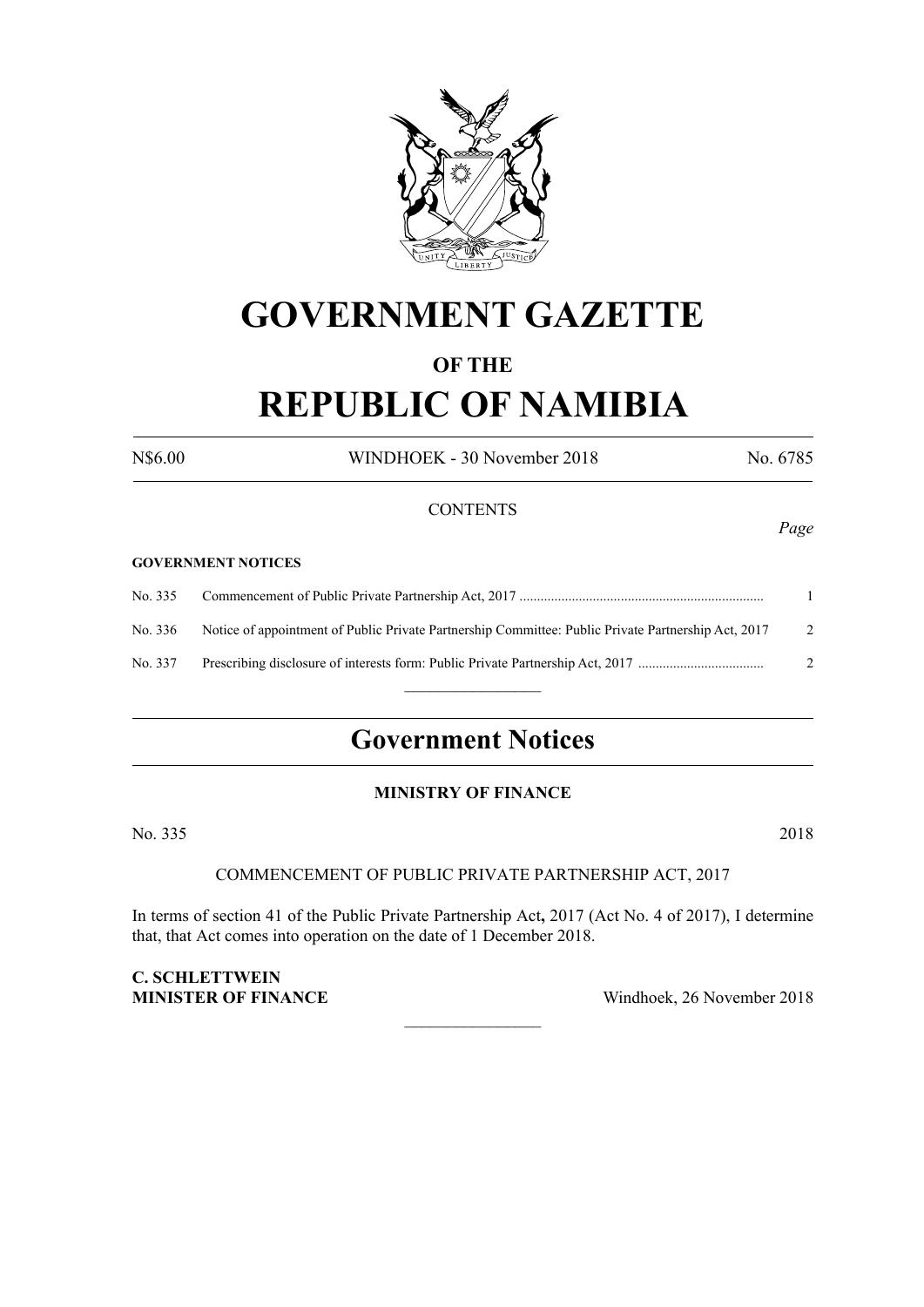# **MINISTRY OF FINANCE**

No. 336 2018

#### NOTICE OF APPOINTMENT OF PUBLIC PRIVATE PARTNERSHIP COMMITTEE: PUBLIC PRIVATE PARTNERSHIP ACT, 2017

In terms of subsection (5)(b) of section 8 of the Public Private Partnership Act, 2017 (Act No. 4 of 2017), I make known that I have -

- (a) under paragraph (a) of subsection (1) of that section nominated Ms. Ally Angula as a member and chairperson of the Public Private Partnership Committee; and
- (b) under paragraph (b) of subsection (1) of that section appointed the persons whose names appear in the Schedule as members of the Public Private Partnership Committee,

for a period of three years with effect from 1 December 2018.

# **C. SCHLETTWEIN**

**MINISTER OF FINANCE** Windhoek, 26 November 2018

#### **SCHEDULE**

- 1. Ms. Hellen Amupolo
- 2. Ms. Nangula Uaandja
- 3. Ms. Annely Julia Haiphene
- 4. Mr. Steve Galloway
- 5. Mr. James Mnyupe
- 6. Mr. Michael Mukete

#### **MINISTRY OF FINANCE**

 $\overline{\phantom{a}}$  , where  $\overline{\phantom{a}}$ 

No. 337 2018

#### PRESCRIBING DISCLOSURE OF INTERESTS FORM: PUBLIC PRIVATE PARTNERSHIP ACT, 2017

In terms of subsection (2) of section 8 of Public Private Partnership Act, 2017 (Act No. 4 of 2017), I determine that the disclosure of business and financial interests form referred to in that subsection must be made in the form set out in the Schedule.

#### **C. SCHLETTWEIN MINISTER OF FINANCE** Windhoek, 26 November 2018

# **SCHEDULE**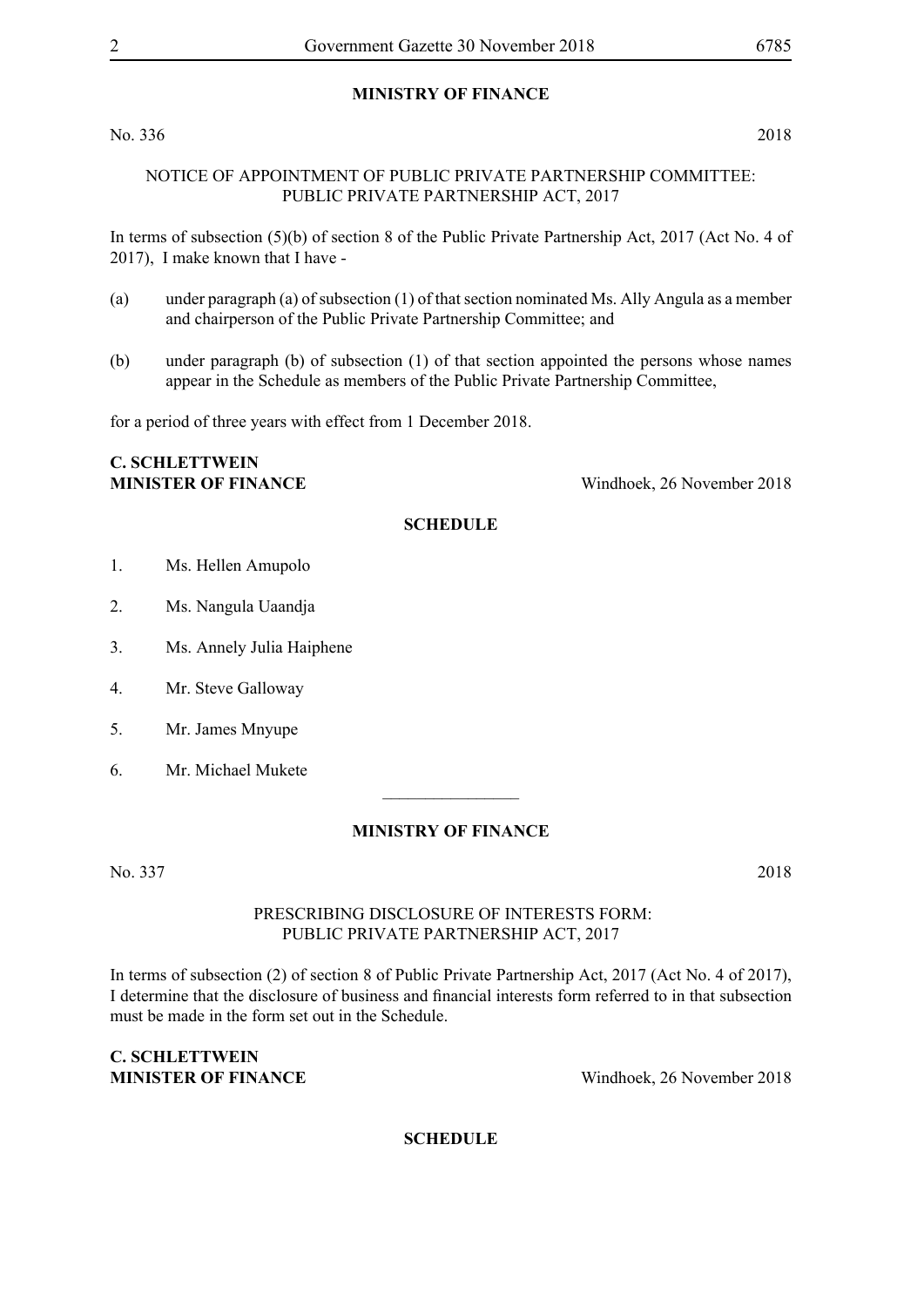

# **REPUBLIC OF NAMIBIA**

### **MINISTRY OF FINANCE**

### **Public Private Partnerships Directorate**

### **DISCLOSURE OF INTERESTS FORM**

I, the undersigned,

| (Full names:      |  |
|-------------------|--|
| (Identity Number: |  |
| Residing at:      |  |

do hereby declare that the information contained herein fall within my personal knowledge and are to the best of my knowledge complete, true and correct; and

further declare my financial interests, non-executive directorship previously or currently held and remunerative work, consultancy and retainership positions held as follows:

| <b>SHARES AND OTHER FINANCIAL INTERESTS IN A BUSINESS ENTITY</b> |                                             |                                                  |
|------------------------------------------------------------------|---------------------------------------------|--------------------------------------------------|
| Number of Shares/Member's<br><b>Interest</b>                     | Value of Shares/Member's<br><b>Interest</b> | <b>Name of Institution or Business</b><br>Entity |
|                                                                  |                                             |                                                  |
|                                                                  |                                             |                                                  |
|                                                                  |                                             |                                                  |
|                                                                  |                                             |                                                  |

| <b>EXECUTIVE DIRECTORSHIP</b> |                 |        |
|-------------------------------|-----------------|--------|
|                               | Name of Company | Period |
| . .                           |                 |        |
|                               |                 |        |
| . ب                           |                 |        |
|                               |                 |        |
|                               |                 |        |

| 3.            | <b>NON-EXECUTIVE DIRECTORSHIP</b> |        |
|---------------|-----------------------------------|--------|
|               | <b>Name of Company</b>            | Period |
|               |                                   |        |
|               |                                   |        |
| $\mathcal{L}$ |                                   |        |
| 4.            |                                   |        |
|               |                                   |        |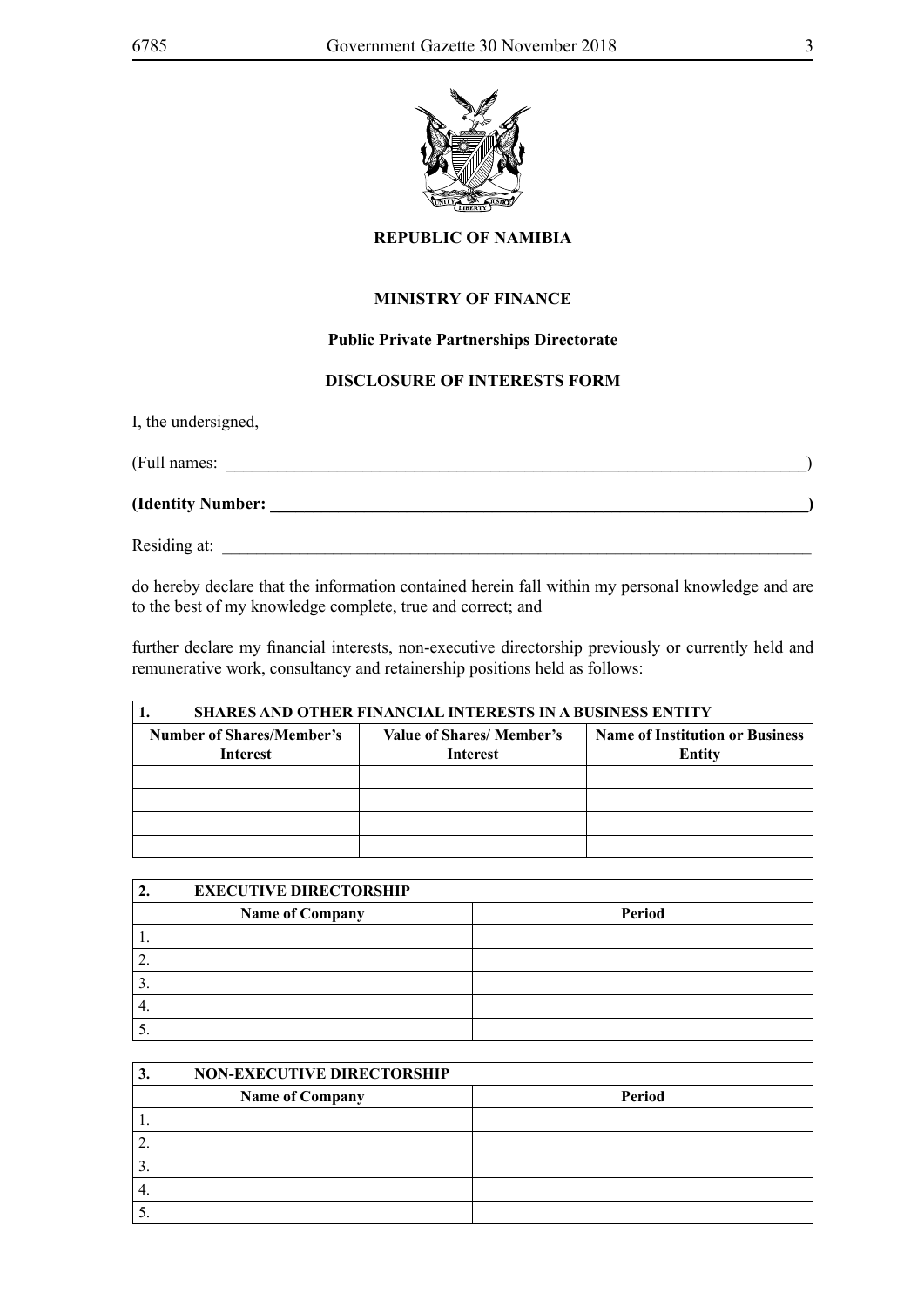| ٠. | REMUNERATIVE WORK, CONSULTANCY AND RETAINERSHIPS |                         |                            |        |
|----|--------------------------------------------------|-------------------------|----------------------------|--------|
|    | Name of Company and<br>Occupation                | <b>Type of Business</b> | Dollar amount per<br>month | Period |
|    |                                                  |                         |                            |        |
|    |                                                  |                         |                            |        |
|    |                                                  |                         |                            |        |
| 4. |                                                  |                         |                            |        |
|    |                                                  |                         |                            |        |

| <b>CRIMINAL RECORD</b> |                               |
|------------------------|-------------------------------|
| <b>Type of Offence</b> | <b>Dates/Term of Sentence</b> |
|                        |                               |

and further declare that -

- (a) I am not a member of Parliament, a regional council or a local authority council;
- (b) I have never been convicted, whether in Namibia or elsewhere, of theft, fraud, forgery or perjury, an offence under any law on corruption or any other offence involving dishonesty during the period of 10 years before the date of appointment;
- (c) I am not an unrehabilitated insolvent;
- (d) I have never under any law been declared to be of unsound mind or under legal disability; and
- (e) I have not been removed from an office of trust during the period of 10 years before the date of his or her appointment as a member.

| <b>Signature of Nominee:</b> |  |
|------------------------------|--|
| <b>Full Names:</b>           |  |

**SWORN** to and **SIGNED** before me at \_\_\_\_\_\_\_\_\_\_\_\_\_\_ on this \_\_\_\_\_\_\_\_day of\_\_\_\_\_\_\_\_\_\_\_\_\_. The deponent having acknowledged that he/she knows and understands the contents of this affidavit, that the contents are true, and that he/she has no objection to taking this oath and that he/she considers the oath to be binding on his/her conscience.

#### $\frac{1}{2}$  ,  $\frac{1}{2}$  ,  $\frac{1}{2}$  ,  $\frac{1}{2}$  ,  $\frac{1}{2}$  ,  $\frac{1}{2}$  ,  $\frac{1}{2}$  ,  $\frac{1}{2}$  ,  $\frac{1}{2}$  ,  $\frac{1}{2}$  ,  $\frac{1}{2}$  ,  $\frac{1}{2}$  ,  $\frac{1}{2}$  ,  $\frac{1}{2}$  ,  $\frac{1}{2}$  ,  $\frac{1}{2}$  ,  $\frac{1}{2}$  ,  $\frac{1}{2}$  ,  $\frac{1$ **COMMISSIONER OF OATHS**

| <b>FULL NAMES:</b> |  |
|--------------------|--|
| DESIGNATION:       |  |
| <b>ADDRESS:</b>    |  |